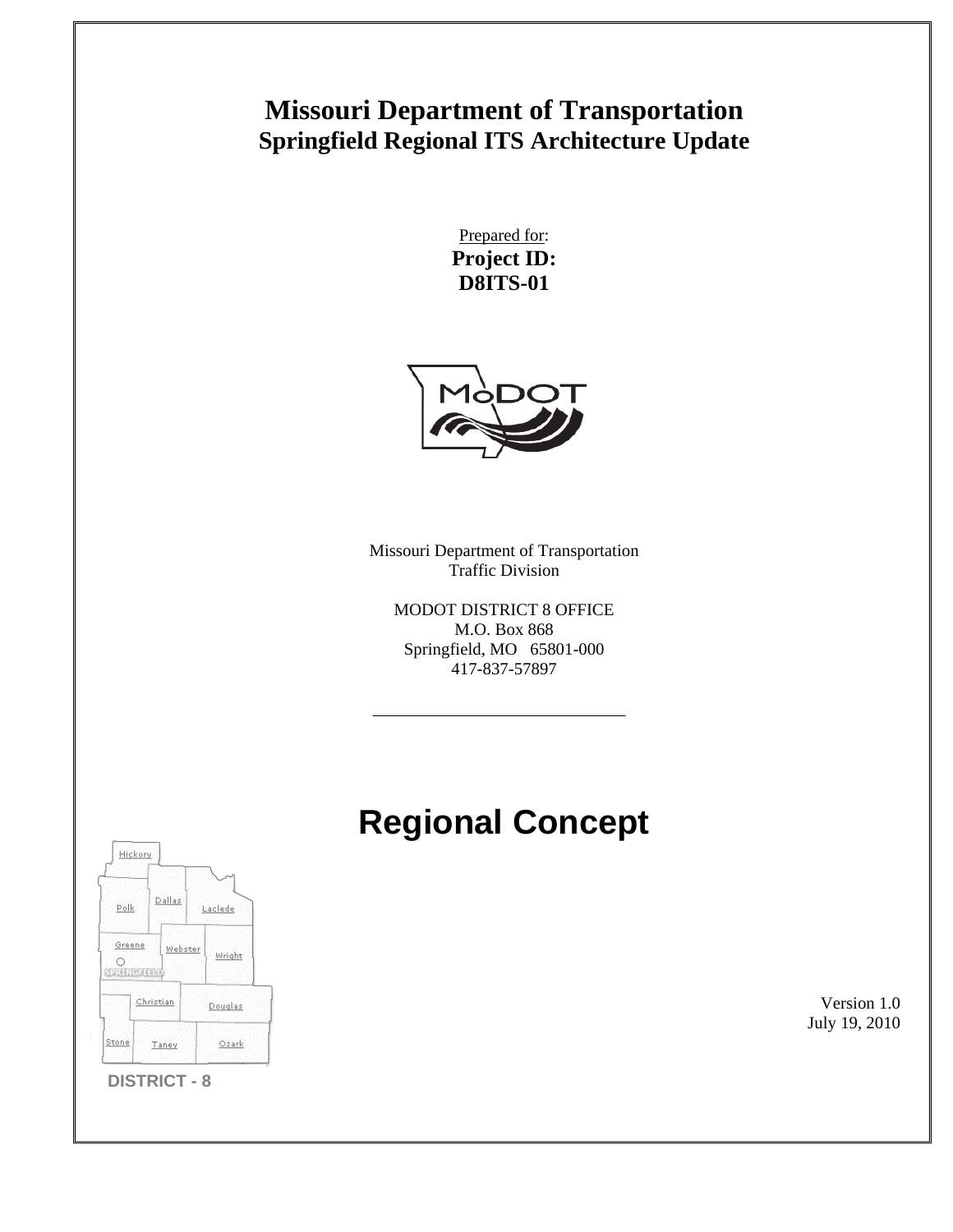## **Missouri Department of Transportation Springfield Regional ITS Architecture Update**

"Regional Concept"

July 19, 2010

Prepared by: **Missouri Department of Transportation** 

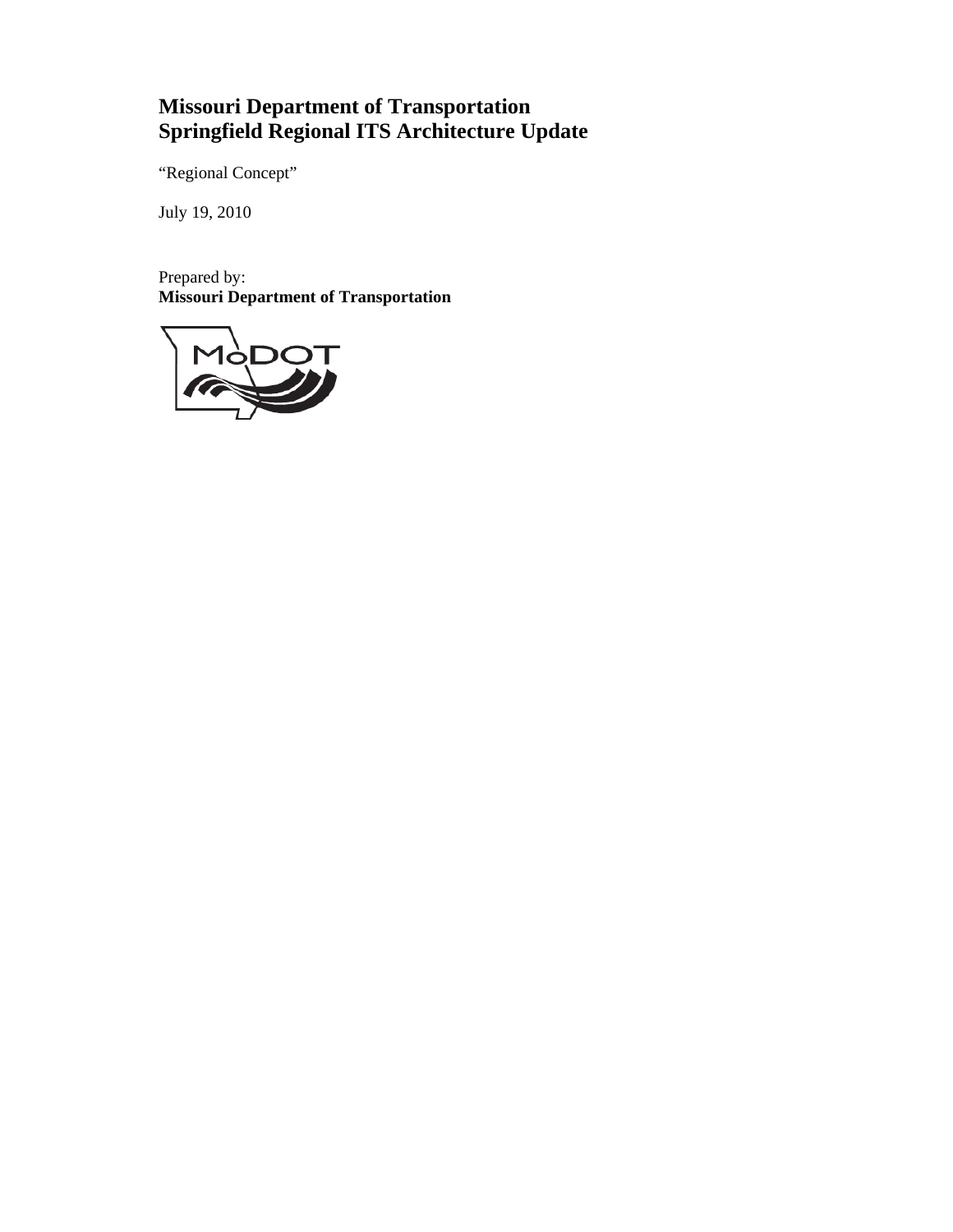### **Regional Market Packages**

**Previously Defined Market Packages** 

#### **Achieved Data Management**

- **AD1 ITS Data Mart**
- **AD2 ITS Data Warehouse**

#### **Public Transportation**

- **APTS01 Transit Vehicle Tracking**
- **APTS02 Transit Fixed-Route Operations**
- **APTS05 Transit Security**
- APTS08 Transit Traveler Information (not currently but within the next 4-5 years)

#### **Traveler Information**

- **ATIS01 Broadcast Traveler Information**
- **ATIS02 Interactive Traveler Information**
- **ATIS04 Dynamic Route Guidance**
- **ATIS06 Transportation Operations Data Sharing**

#### **Traffic Management**

- **ATMS01 Network Surveillance**
- ATMS02 Traffic Probe Surveillance (not currently but within the next 5 years)
- **ATMS03 Surface Street Control**
- **ATMS04 Freeway Control**
- **ATMS06 Traffic Information Dissemination**
- **ATMS07 Regional Traffic Management**
- **-** ATMS08 Traffic Incident Management System
- **ATMS09 Traffic Decision Support and Demand**
- **ATMS13 Standard Railroad Grade Crossing**
- **ATMS16 Parking Facility Management**
- **ATMS17 Regional Parking Management**

#### **Commercial Vehicle Operations**

 $N/A$ 

#### **Emergency Management**

- **EM01 Emergency Call-Taking and Dispatch**
- EM02 Emergency Routing
- **EM04 Roadway Service Patrols**
- **EM05** Transportation Infrastructure Protection
- EM06 Wide-Area Alert
- **EM08 Disaster Response and Recovery**
- **EM09** Evacuation and Reentry Management
- EM10 Disaster Traveler Information

#### **Maintenance and Construction Management**

- **MC03 Road Weather Data Collection**
- **MC04 Weather Information Processing and Distribution**
- **MC05 Roadway Automated Treatment**
- **MC06 Winter Maintenance**